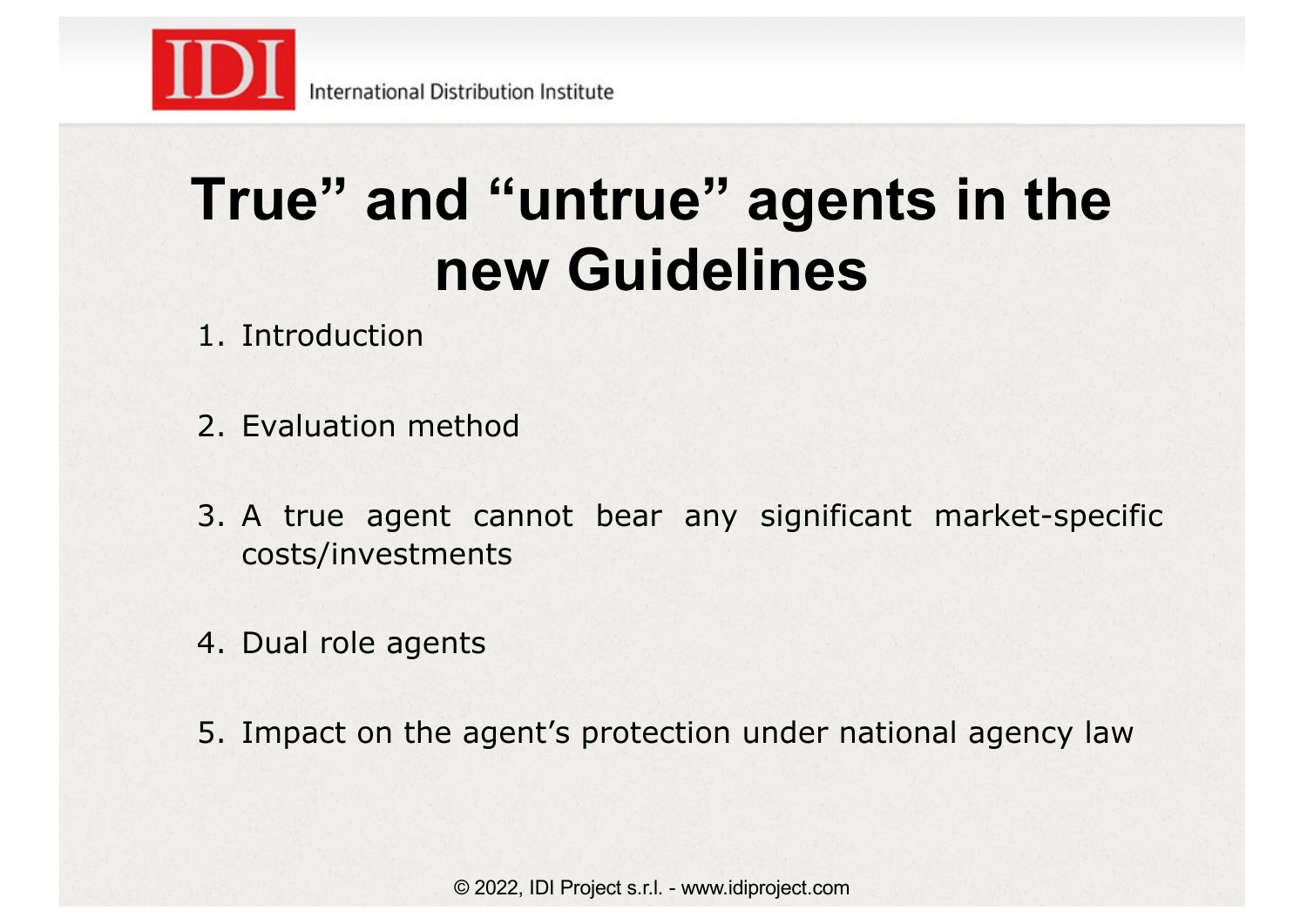

## **Introduction**

© 2022, IDI Project s.r.l. - www.idiproject.com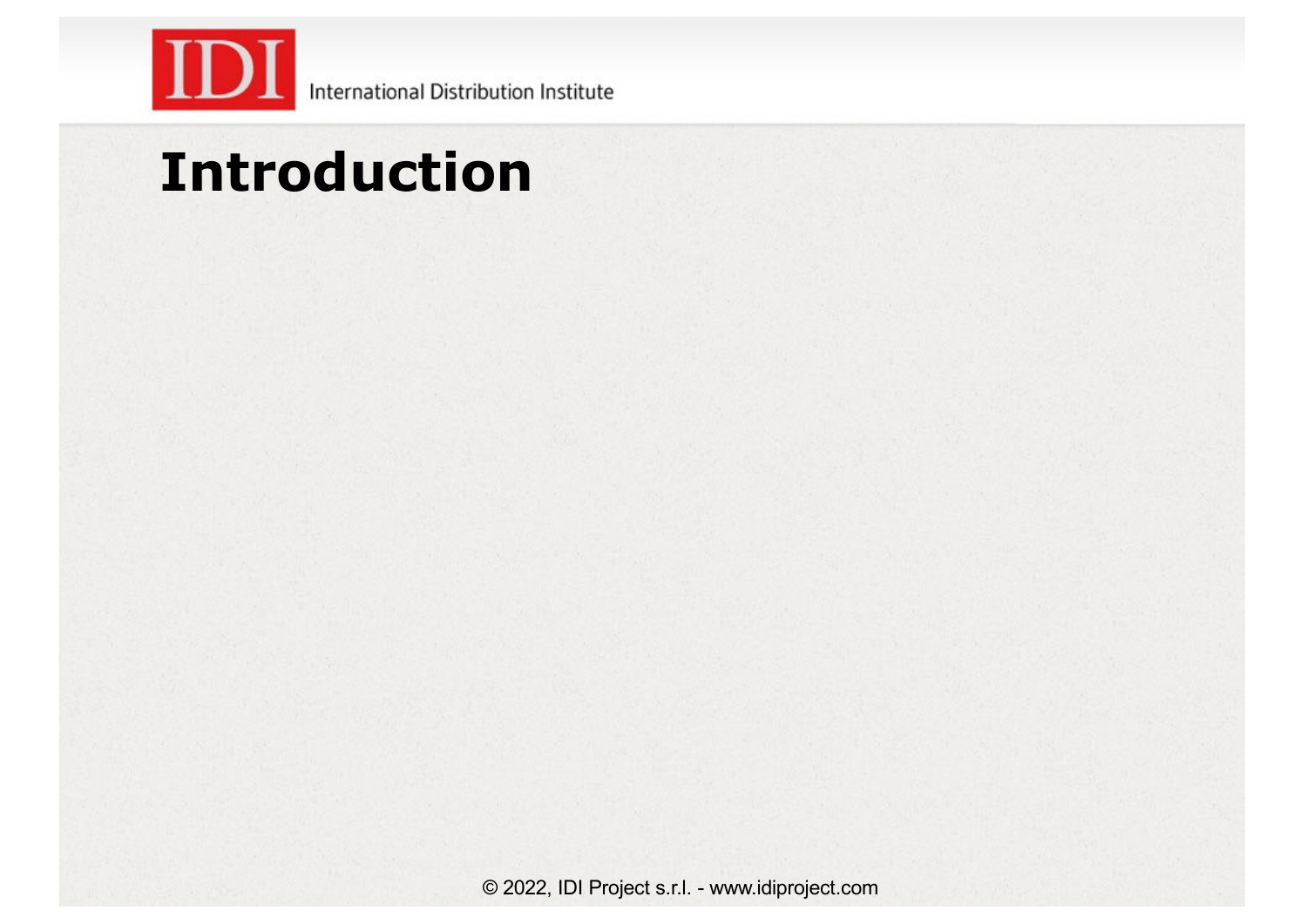

# **Evaluation method**

*"The Agent undertakes a del credere obligation according to the terms and conditions hereunder:*

- *1. With respect to business transmitted by the Agent, the latter undertakes in case of non-payment by the customer to pay to the Principal 15% of the sums not recovered*
- *2. The del credere obligation does not cover the expenses incurred by the Principal for recovering his credits.*
- *3. The del credere undertaking shall apply to: any business transmitted by the agent where the customer has not paid when due*
- *4. The Agent shall be entitled to an extra commission of \_\_\_ % on all business on which he has granted del credere.*
- *5. No del credere is due if the loss is due to reasons for which the Principal is clearly responsible."*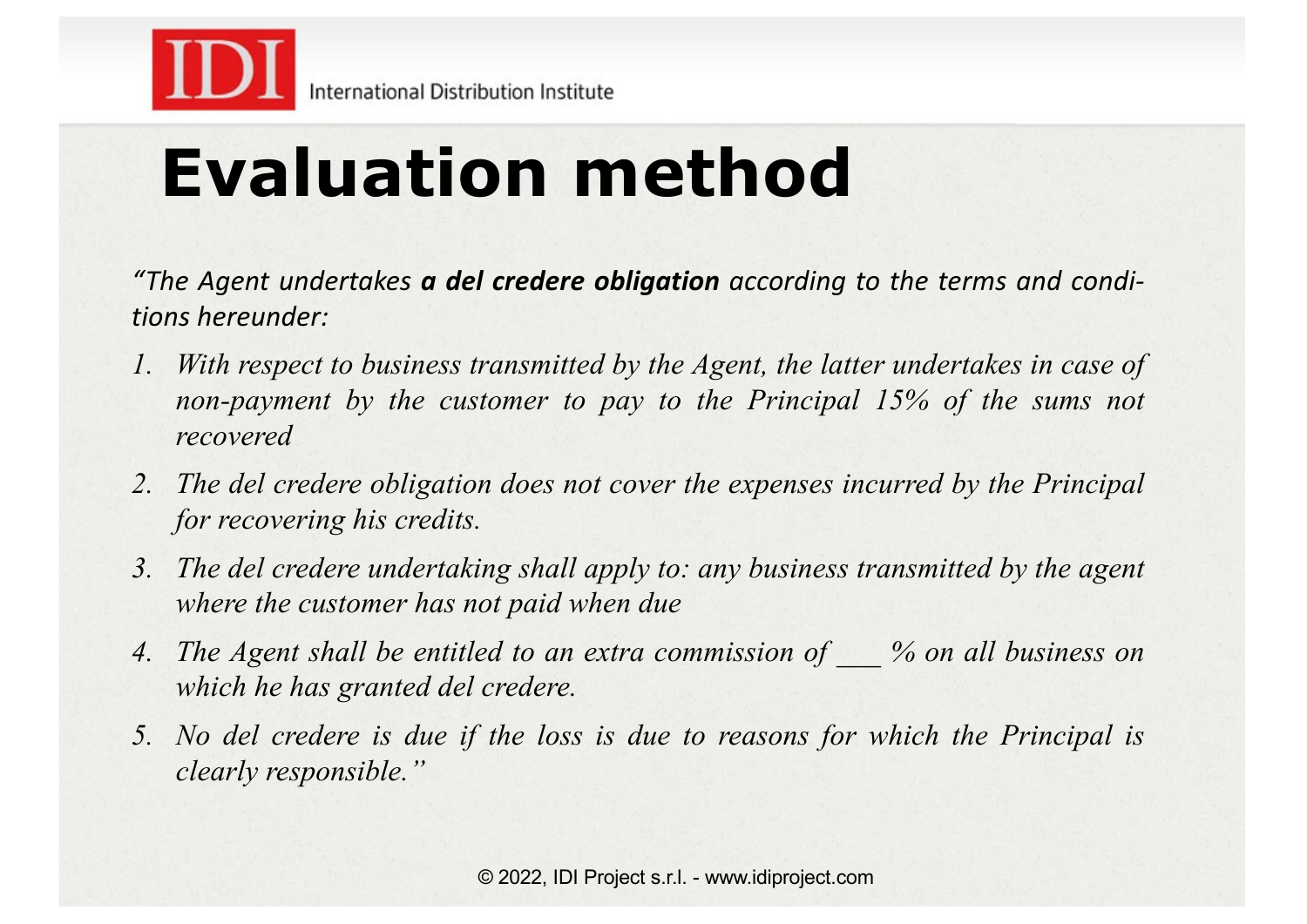

#### **A true agent cannot bear any significant market-specific costs/investments**

- *(Obligation to promote sales). «The Agent agrees to use his best efforts to promote the sale of the Products within the whole Territory in accordance with the Principal's indications and shall protect the Principal's interests with the diligence of a responsible businessman. In particular, the Agent agrees to visit regularly, according to their importance, the actual or potential customers throughout the whole Territory and to establish and maintain an adequate organisation.»*
- *(Sales organisation). "The Agent shall provide and maintain an adequate organisation to promote sales and, where appropriate, after-sale service, with all necessary means and personnel, in order to ensure the fulfilment of his obligations throughout the Territory under this contract."*
- *(Fairs or exhibitions). «The Agent shall take part, at his own expense, in the most important fairs and exhibitions in the Territory. The Principal reserves however the option to participate directly to an y fair or exhibition in the Territory: in such case the Principal will bear the respective expenses.»*
- *Show-room). «The agent agrees to maintain at his expense a show-room for the presentation of the contractual products»*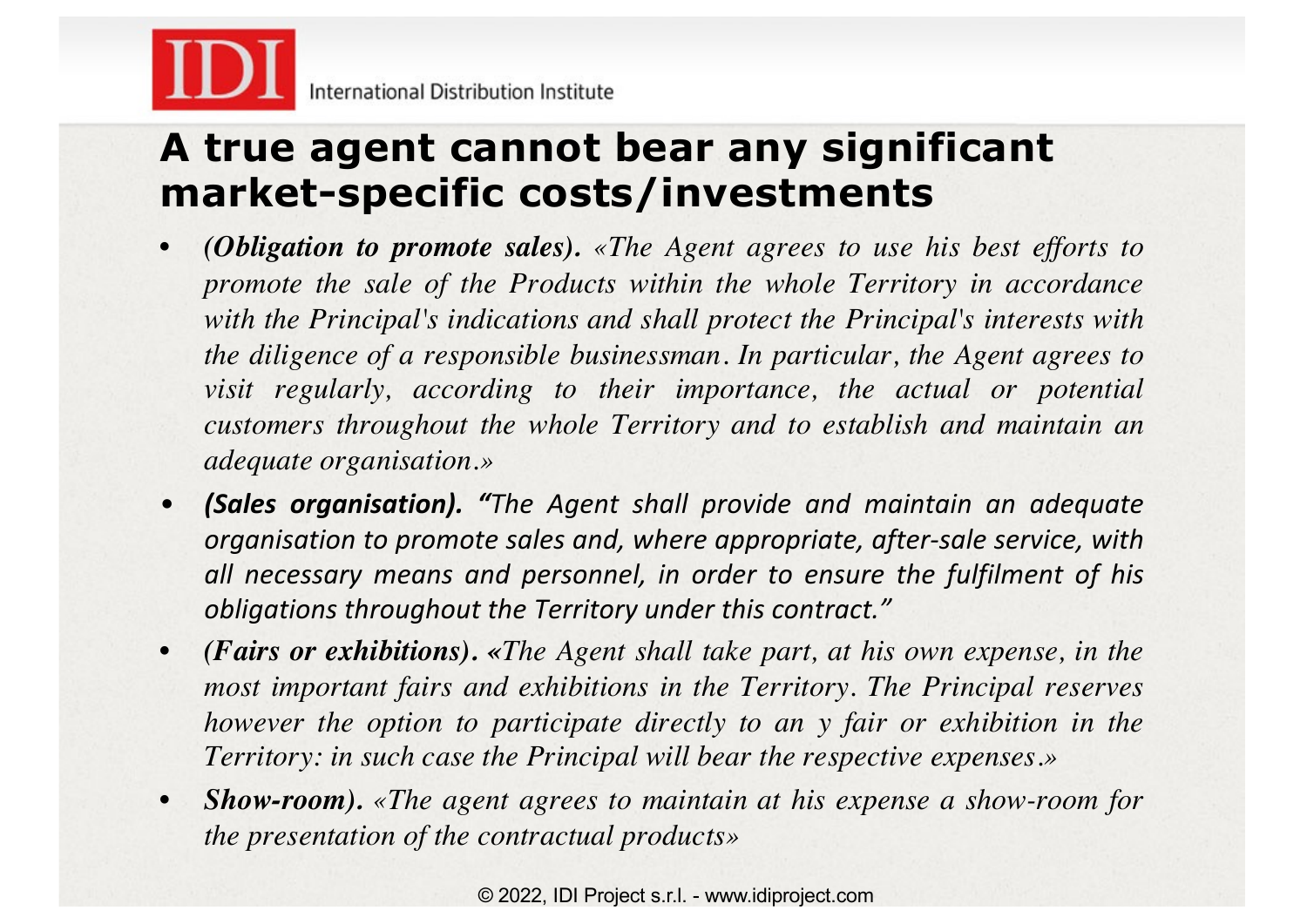

#### **A true agent cannot bear any significant market-specific costs/investments**

- *(Advertising). «The Agent shall be responsible for all advertising necessary to adequately promote the Products within the Territory. He agrees to regularly advertise and market the Products and to promote the Principal's name and trademarks in the Territory.»*
- *(Cost of Advertising). «The costs of all advertising and sale promotion activities shall, unless otherwise agreed, be borne by the Agent. The Principal shall however reimburse, within three months following the end of each calendar year, a sum calculated according to Annex B. The above sum shall be invoiced to the Principal by the Agent together with suitable documentation supporting the expenses incurred.»*
- *(Expenses covered by commission). "The Agent shall bear all expenses incurred in promoting the sales (such as telephone, telex, office, travel expenses) as well as any other expense made within the context of this contract. Such expenses shall be deemed* to be entirely covered by the commission provided for in article 12."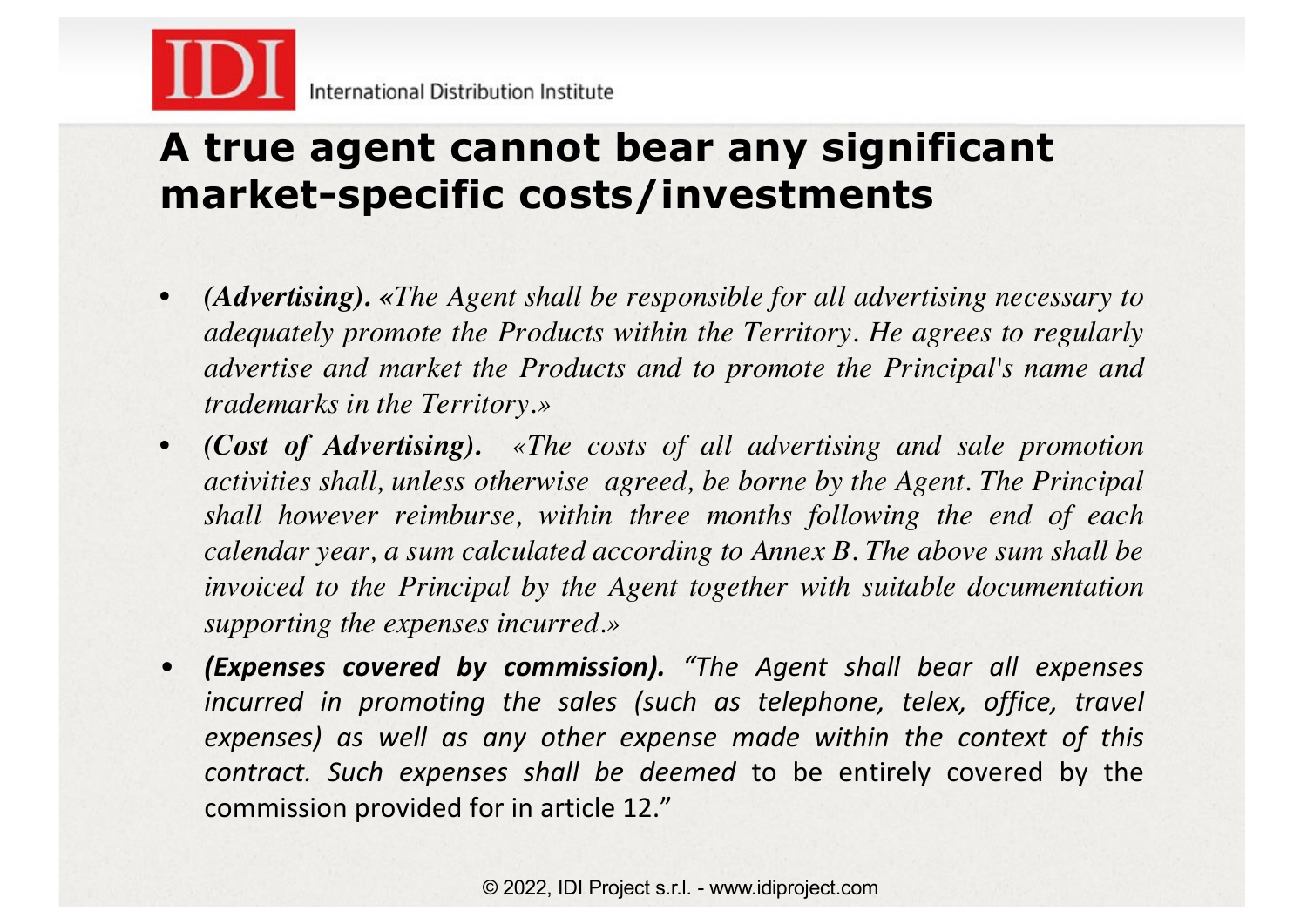

### **Dual role agents**

• *(Agent acting as buyer-reseller). «The parties may agree, when appropriate, that the Agent will buy a certain amount of Products from the Principal for resale, in his own name, in the Territory. Unless otherwise agreed in writing, the Agent is not entitled to commission on such sales. It is expressly agreed that such activity as buyer-reseller, to the extent it remains of an accessory character, does not modify the legal status of the Agent, as a self-employed commercial intermediary. Moreover, this accessory activity shall not be considered when calculating the goodwill indemnity according to Article 21 of this Contract.»*